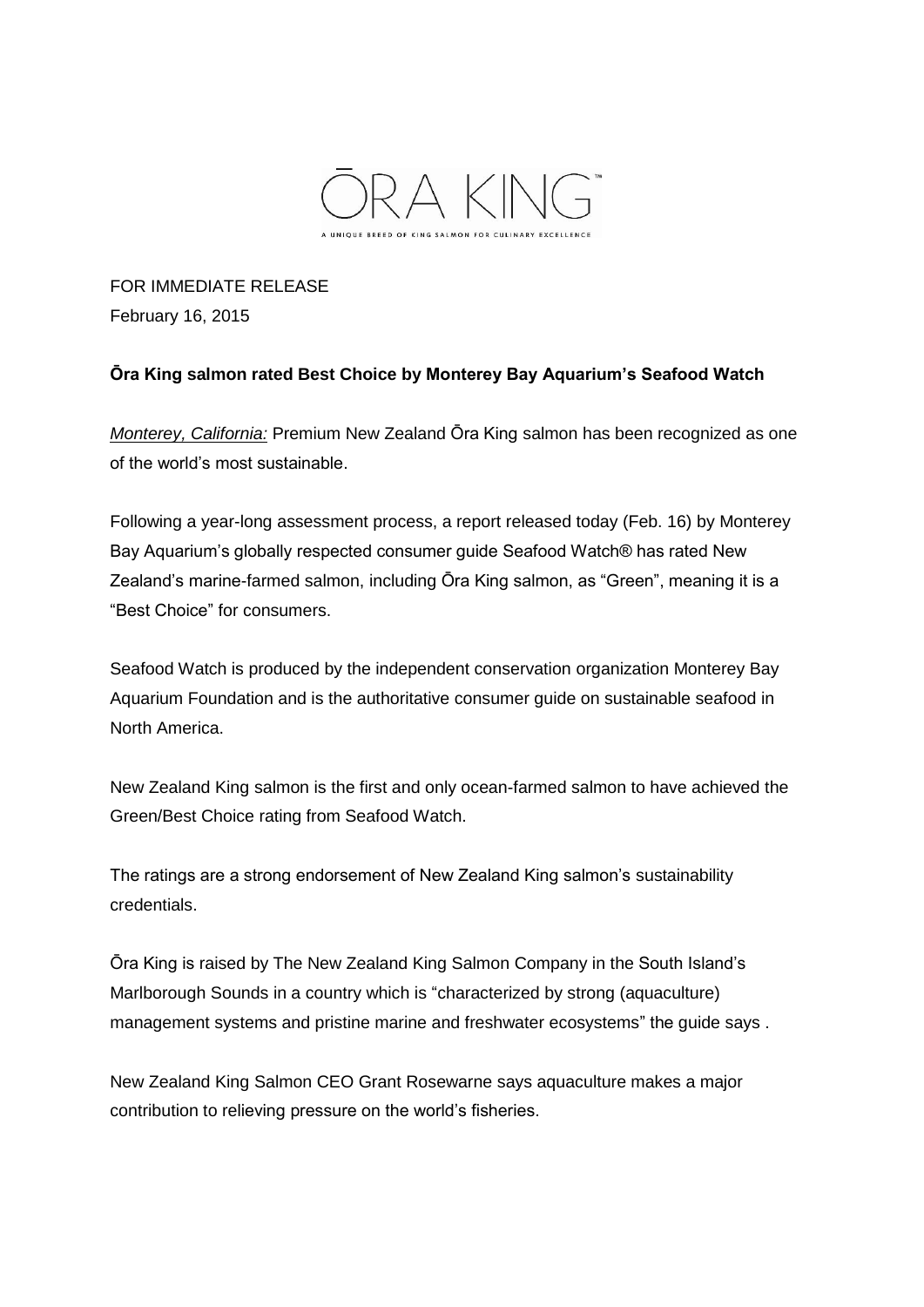"We have been claiming for some time that our industry equals sustainable jobs and healthy, mindful eating and the report supports what Kiwi salmon farmers have long maintained."

Ōra King salmon was launched in the US market in 2012. Two decades in the making, Ōra King is a specific breed of salmon raised especially for the restaurant trade.

Chef Matt Lambert of the Michelin-starred Musket Room restaurant in New York City has visited the Ōra King farms on many occasions. He says, "The Seafood Watch 'Best Choice' rating confirms something I've believed since my first visit to the farm. When a product comes from such a pristine environment, and is treated with the utmost respect, the end result will always be fantastic. Ōra King salmon is that kind of product. It makes my job easier and more enjoyable."

Mr Rosewarne says Ōra King represents the pinnacle of his company's achievement.

"The brand is founded on more than two decades of traditional breeding, reinforced by our world leading expertise in growing King salmon. The species is itself a rare luxury. The Ōra King brand builds on all the fine traits of the King salmon species – it is to salmon what Wagyu is to beef."

Snapshots from the Seafood Watch report reveal:

- Local environment and stringent national and site biosecurity measures mean New Zealand marine farms score 10 out of 10 for non-use of chemicals.
- New Zealand's policy of releasing non-native King salmon in to the wild has no impact on "wild" stocks justifying a 10 out of 10 for no impact.
- Because all salmon there are sourced from farm-owned hatcheries they have no impact on wild stocks and so score 10 out of 10.
- Overall the final recommendations for farmed King salmon in New Zealand is 'Green' or 'Best Choice'.

## About Ōra King

Ōra King salmon is a best-of-breed King salmon developed specifically for the food service industry. Ōra King is a result of a commitment to quality founded on a traditional breeding program born in the top of New Zealand's South Island two decades ago. All of the company's husbandry and breeding, everything which Ōra King represents, is dedicated to the professional chef. It is the best of the best. Ōra King is to salmon as Wagyu is to beef.